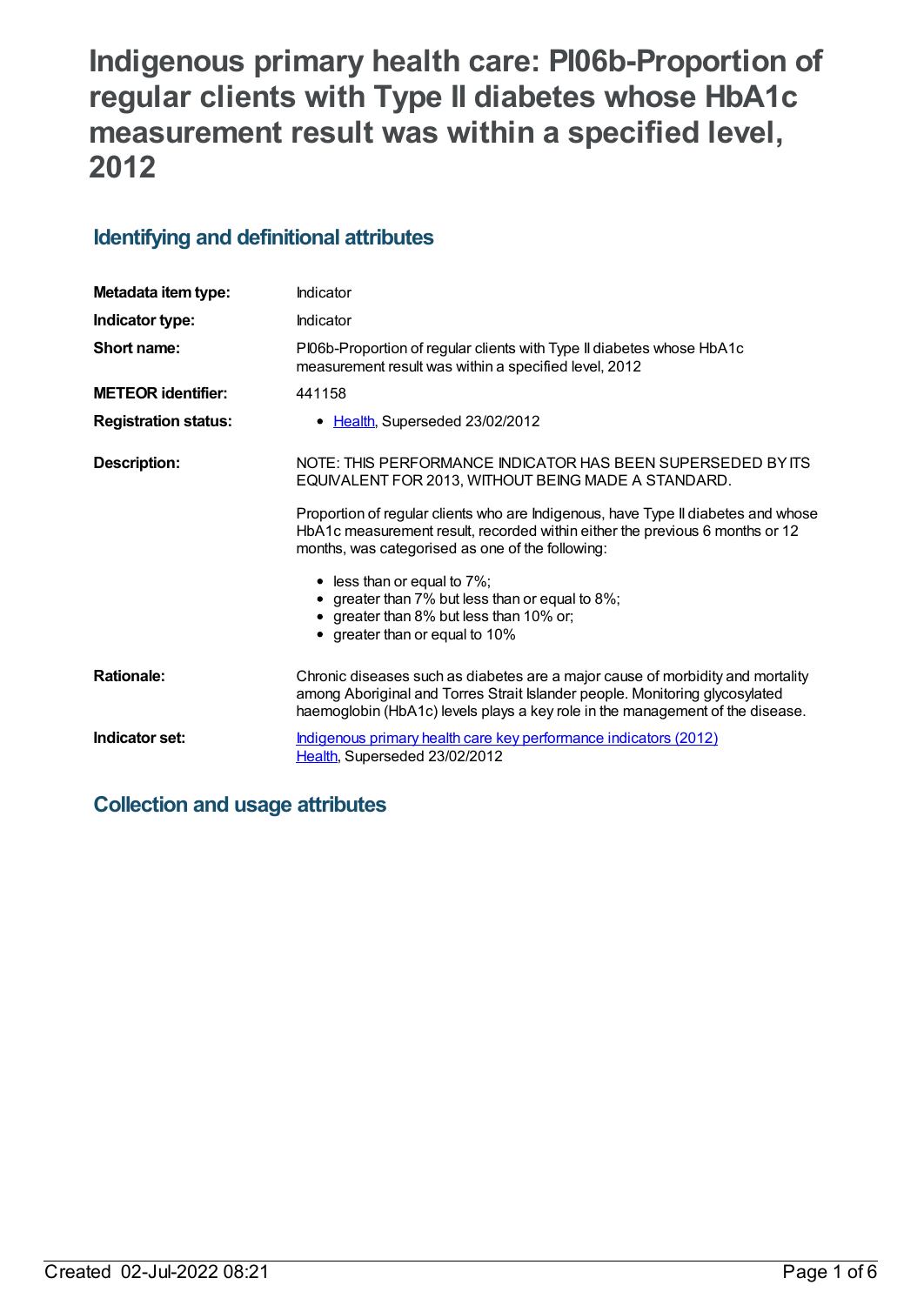| <b>Computation description:</b> | Proportion of regular clients who are Indigenous, have Type II diabetes and whose<br>HbA1c measurement result, recorded within either the previous 6 months or 12<br>months, was categorised as one of the following:                                                                                                                              |
|---------------------------------|----------------------------------------------------------------------------------------------------------------------------------------------------------------------------------------------------------------------------------------------------------------------------------------------------------------------------------------------------|
|                                 | $\bullet$ less than or equal to 7%;<br>• greater than 7% but less than or equal to 8%;<br>• greater than 8% but less than 10% or;<br>• greater than or equal to 10%                                                                                                                                                                                |
|                                 | 'Regular client' refers to a client of an OATSIH-funded primary health care service<br>(that is required to report against the Indigenous primary health care key<br>performance indicators) who has an active medical record; that is, a client who has<br>attended the OATSIH-funded primary health care service at least 3 times in 2<br>years. |
|                                 | HbA1c: glycosylated haemoglobin.                                                                                                                                                                                                                                                                                                                   |
|                                 | Exclude Type I diabetes, secondary diabetes, gestational diabetes mellitus (GDM),<br>previous GDM, impaired fasting glucose, impaired glucose tolerance.                                                                                                                                                                                           |
|                                 | Presented as a percentage.                                                                                                                                                                                                                                                                                                                         |
|                                 | Calculated separately for each HbA1c range, for each time period.                                                                                                                                                                                                                                                                                  |
|                                 | Include only the most recent HbA1c measurement from each time period.                                                                                                                                                                                                                                                                              |
|                                 | If the client has had their HbA1C measured more than once in the relevant period,<br>only the most recently recorded result is included in this calculation.                                                                                                                                                                                       |
| <b>Computation:</b>             | (Numerator $\div$ Denominator) x 100                                                                                                                                                                                                                                                                                                               |
| <b>Numerator:</b>               | Calculation A: Number of regular clients who are Indigenous, have Type II diabetes<br>and whose HbA1c measurement result, recorded in the previous 6 months, was<br>less than or equal to 7%.                                                                                                                                                      |
|                                 | Calculation B: Number of regular clients who are Indigenous, have Type II diabetes<br>and whose HbA1c measurement result, recorded in the previous 6 months, was<br>greater than 7% but less than or equal to 8%.                                                                                                                                  |
|                                 | Calculation C: Number of regular clients who are Indigenous, have Type II diabetes<br>and whose HbA1c measurement result, recorded in the previous 6 months, was<br>greater than 8% but less than 10%.                                                                                                                                             |
|                                 | Calculation D: Number of regular clients who are Indigenous, have Type II diabetes<br>and whose HbA1c measurement result, recorded in the previous 6 months, was<br>greater than or equal to 10%.                                                                                                                                                  |
|                                 | Calculation E: Number of regular clients who are Indigenous, have Type II diabetes<br>and whose HbA1c measurement result, recorded in the previous 12 months, was<br>less than or equal to 7%.                                                                                                                                                     |
|                                 | Calculation F: Number of regular clients who are Indigenous, have Type II diabetes<br>and whose HbA1c measurement result, recorded in the previous 12 months, was<br>greater than 7% but less than or equal to 8%.                                                                                                                                 |
|                                 | Calculation G: Number of regular clients who are Indigenous, have Type II diabetes<br>and whose HbA1c measurement result, recorded in the previous 12 months, was<br>greater than 8% but less than 10%.                                                                                                                                            |
|                                 | Calculation H: Number of regular clients who are Indigenous, have Type II diabetes<br>and whose HbA1c measurement result, recorded in the previous 12 months, was<br>greater than or equal to 10%.                                                                                                                                                 |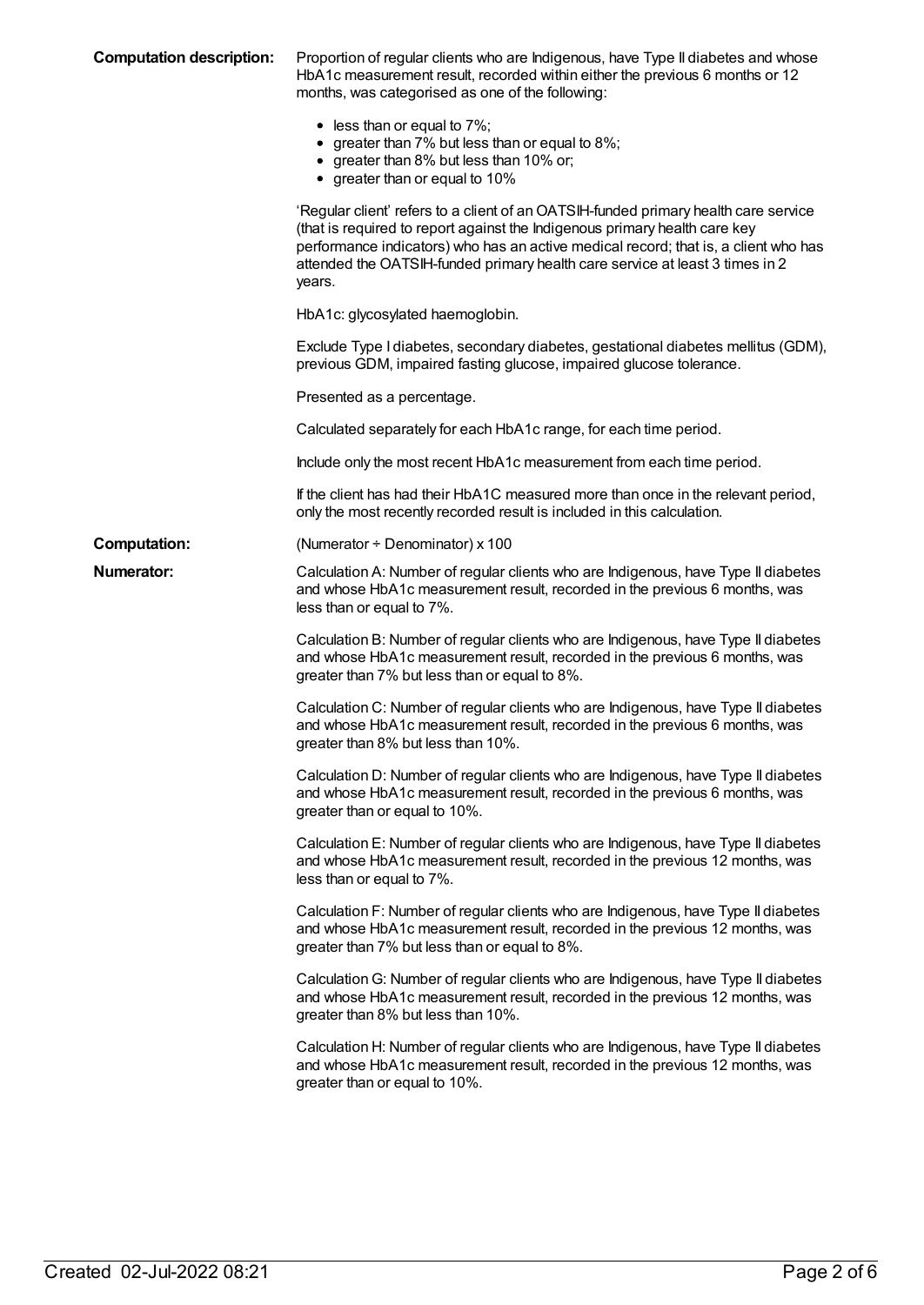[Person—diabetes](https://meteor.aihw.gov.au/content/270194) mellitus status, code NN

**Data Source**

[Indigenous](https://meteor.aihw.gov.au/content/430643) primary health care data collection

**NMDS / DSS**

[Indigenous](https://meteor.aihw.gov.au/content/430629) primary health care DSS 2012-14

**Guide for use**

Type II diabetes only.

#### **Data Element / Data Set**

[Person—Indigenous](https://meteor.aihw.gov.au/content/291036) status, code N

**Data Source**

[Indigenous](https://meteor.aihw.gov.au/content/430643) primary health care data collection

**NMDS / DSS**

[Indigenous](https://meteor.aihw.gov.au/content/430629) primary health care DSS 2012-14

**Data Element / Data Set**

[Person—regular](https://meteor.aihw.gov.au/content/436639) client indicator, yes/no code N

**Data Source**

[Indigenous](https://meteor.aihw.gov.au/content/430643) primary health care data collection

**NMDS / DSS**

[Indigenous](https://meteor.aihw.gov.au/content/430629) primary health care DSS 2012-14

### **Data Element / Data Set**

[Person—glycosylated](https://meteor.aihw.gov.au/content/443631) haemoglobin level, code N

**Data Source**

[Indigenous](https://meteor.aihw.gov.au/content/430643) primary health care data collection

**NMDS / DSS**

[Indigenous](https://meteor.aihw.gov.au/content/430629) primary health care DSS 2012-14

#### **Guide for use**

Response to this is conditional on responding 'yes' to having had an HbA1c measurement result recorded in either the previous 6 months or 12 months.

**Denominator:** Calculation A, B, C, D: Total number of regular clients who are Indigenous, have Type II diabetes and have had an HbA1c measurement result recorded within the previous 6 months.

> Calculation E, F, G, H: Total number of regular clients who are Indigenous, have Type II diabetes and have had an HbA1c measurement result recorded within the previous 12 months.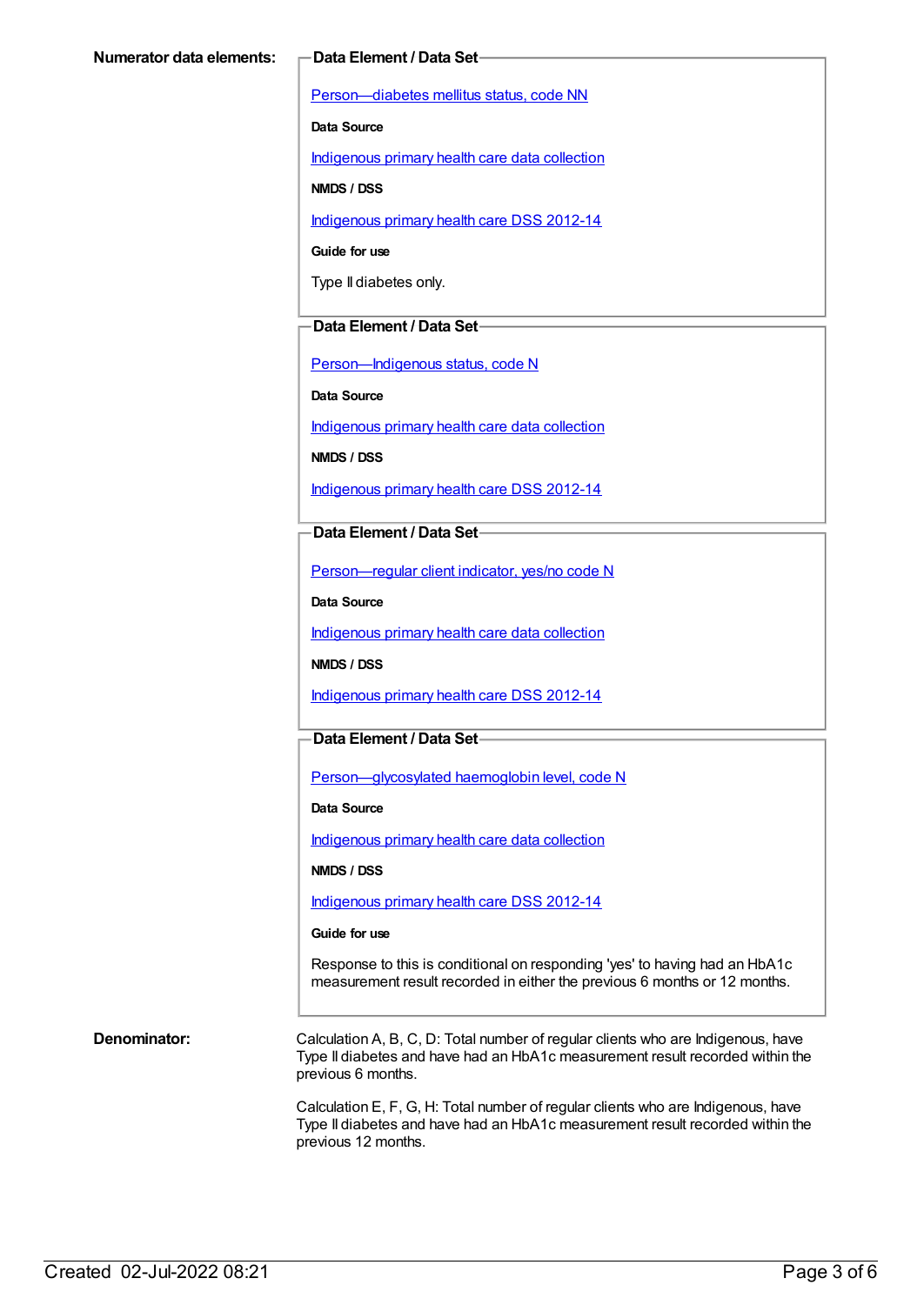#### **Denominator data elements:**

#### **Data Element / Data Set**

[Person—diabetes](https://meteor.aihw.gov.au/content/270194) mellitus status, code NN

**Data Source**

[Indigenous](https://meteor.aihw.gov.au/content/430643) primary health care data collection

**NMDS / DSS**

[Indigenous](https://meteor.aihw.gov.au/content/430629) primary health care DSS 2012-14

**Guide for use**

Type II diabetes only.

### **Data Element / Data Set**

[Person—Indigenous](https://meteor.aihw.gov.au/content/291036) status, code N

**Data Source**

[Indigenous](https://meteor.aihw.gov.au/content/430643) primary health care data collection

**NMDS / DSS**

[Indigenous](https://meteor.aihw.gov.au/content/430629) primary health care DSS 2012-14

### **Data Element / Data Set**

[Person—regular](https://meteor.aihw.gov.au/content/436639) client indicator, yes/no code N

**Data Source**

[Indigenous](https://meteor.aihw.gov.au/content/430643) primary health care data collection

**NMDS / DSS**

[Indigenous](https://meteor.aihw.gov.au/content/430629) primary health care DSS 2012-14

### **Data Element / Data Set**

Person-glycosylated haemoglobin measurement result recorded indicator, yes/no code N

#### **Data Source**

[Indigenous](https://meteor.aihw.gov.au/content/430643) primary health care data collection

#### **NMDS / DSS**

[Indigenous](https://meteor.aihw.gov.au/content/430629) primary health care DSS 2012-14

#### **Disaggregation:** 1. Sex:

- a) Male b) Female
- 2. Age: a) 0-4 years b) 5-14 years c) 15-24 years d) 25-34 years e) 35-44 years f) 45-54 years g) 55-64 years h) 65 years and over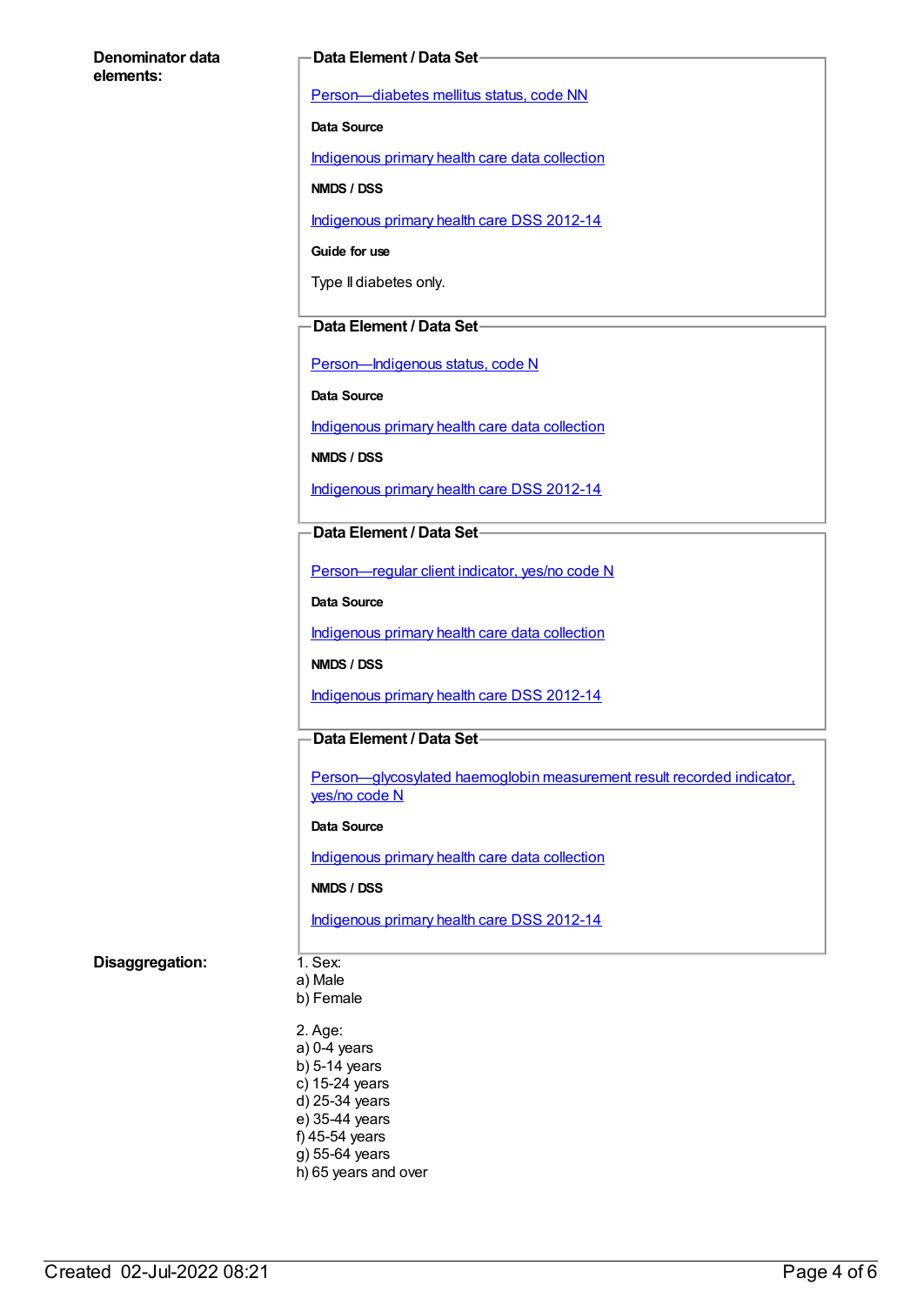| <b>Disaggregation data</b> |  |
|----------------------------|--|
| elements:                  |  |

#### **Data Element / Data Set**

[Person—sex,](https://meteor.aihw.gov.au/content/287316) code N

**Data Source**

[Indigenous](https://meteor.aihw.gov.au/content/430643) primary health care data collection

**NMDS / DSS**

[Indigenous](https://meteor.aihw.gov.au/content/430629) primary health care DSS 2012-14

## **Data Element / Data Set**

[Person—age,](https://meteor.aihw.gov.au/content/303794) total years N[NN]

**Data Source**

[Indigenous](https://meteor.aihw.gov.au/content/430643) primary health care data collection

**NMDS / DSS**

[Indigenous](https://meteor.aihw.gov.au/content/430629) primary health care DSS 2012-14

## **Representational attributes**

| <b>Representation class:</b> | Percentage |
|------------------------------|------------|
| Data type:                   | Real       |
| Unit of measure:             | Person     |
|                              |            |

## **Indicator conceptual framework**

| <b>Framework and</b> | Effective/Appropriate/Efficient |
|----------------------|---------------------------------|
| dimensions:          |                                 |

## **Data source attributes**

| Data sources: | Data Source                                    |
|---------------|------------------------------------------------|
|               | Indigenous primary health care data collection |
|               | <b>Frequency</b>                               |
|               | 6 monthly                                      |
|               | Data custodian                                 |
|               | Australian Institute of Health and Welfare.    |

## **Source and reference attributes**

| <b>Submitting organisation:</b> | Australian Institute of Health and Welfare (AIHW) |
|---------------------------------|---------------------------------------------------|
|                                 | Department of Health and Ageing (DoHA)            |

## **Relational attributes**